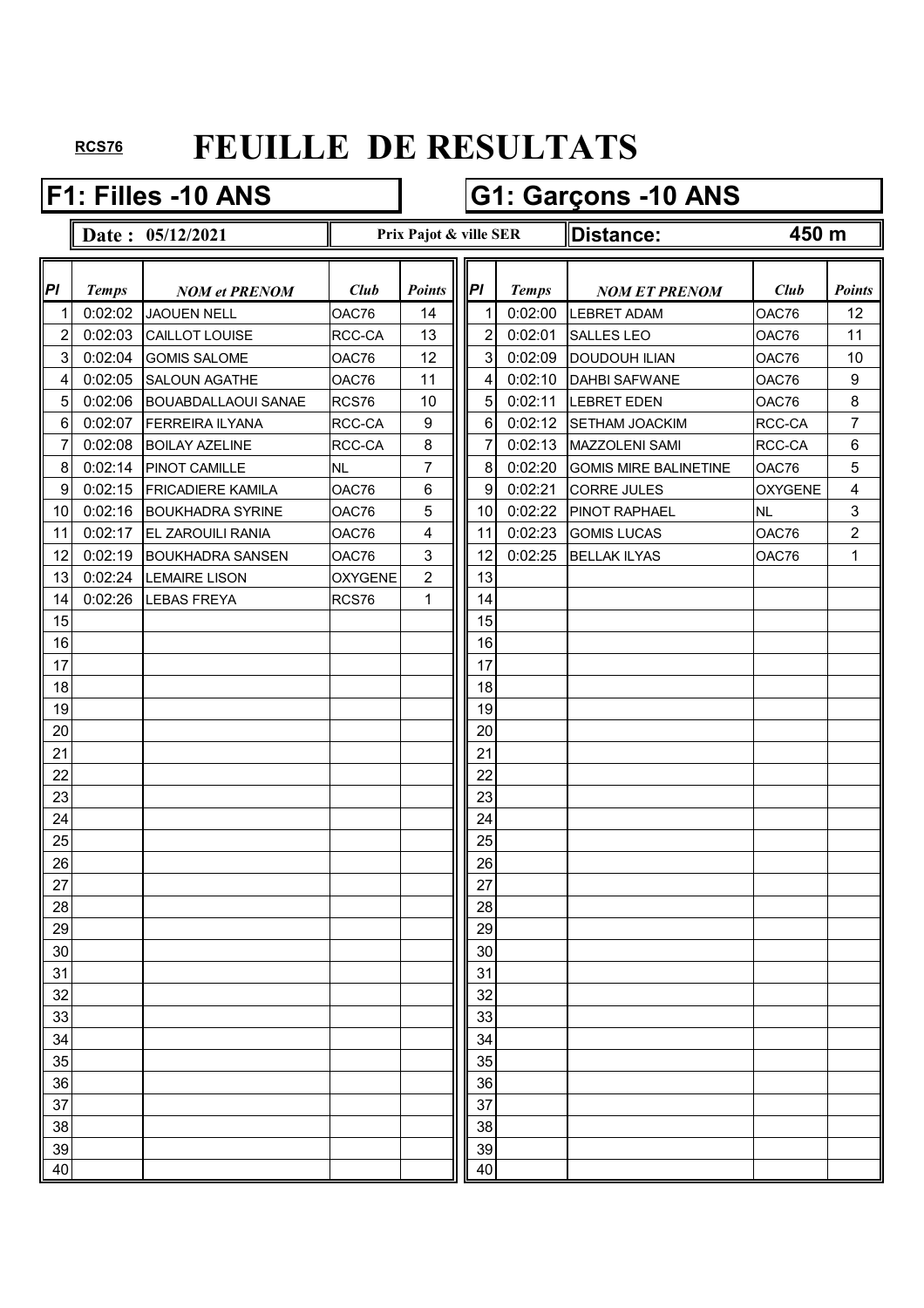### **F2: Filles POUSSINE F3: Filles BENJAMINE**

|                  |              | Date: 05/12/2021     |             | Prix Pajot & ville SER |                  |              | <b>Distance:</b>        |       | 1100 m         |  |
|------------------|--------------|----------------------|-------------|------------------------|------------------|--------------|-------------------------|-------|----------------|--|
| PI               | <b>Temps</b> | <b>NOM et PRENOM</b> | <b>Club</b> | Points                 | P                | <b>Temps</b> | <b>NOM ET PRENOM</b>    | Club  | <b>Points</b>  |  |
| 1                | 0:05:22      | <b>HAFSI MYRIAM</b>  | RCC-CA      | $\sqrt{5}$             | $\mathbf 1$      | 0:05:01      | CLAUDEL LILY ROSE       | OAC76 | $\overline{c}$ |  |
| $\overline{2}$   | 0:05:50      | <b>ROST MARY</b>     | OAC76       | 4                      | $\overline{2}$   | 0:06:18      | <b>BADMINTON MARGOT</b> | OAC76 | $\mathbf 1$    |  |
| $\sqrt{3}$       | 0:06:11      | <b>GOMIS MARIE</b>   | OAC76       | $\sqrt{3}$             | 3                |              |                         |       |                |  |
| 4                | 0:06:25      | LEBAS ANGELINA       | RCS76       | $\boldsymbol{2}$       | 4                |              |                         |       |                |  |
| 5                | 0:06:32      | <b>FAIZ LYLA</b>     | RCC-CA      | $\mathbf 1$            | 5                |              |                         |       |                |  |
| $\,6\,$          |              |                      |             |                        | $\,6\,$          |              |                         |       |                |  |
| 7                |              |                      |             |                        | $\overline{7}$   |              |                         |       |                |  |
| $\, 8$           |              |                      |             |                        | 8                |              |                         |       |                |  |
| $\boldsymbol{9}$ |              |                      |             |                        | $\boldsymbol{9}$ |              |                         |       |                |  |
| 10               |              |                      |             |                        | 10               |              |                         |       |                |  |
| 11               |              |                      |             |                        | 11               |              |                         |       |                |  |
| 12               |              |                      |             |                        | 12               |              |                         |       |                |  |
| 13               |              |                      |             |                        | 13               |              |                         |       |                |  |
| 14               |              |                      |             |                        | 14               |              |                         |       |                |  |
| 15               |              |                      |             |                        | 15               |              |                         |       |                |  |
| 16               |              |                      |             |                        | 16               |              |                         |       |                |  |
| 17               |              |                      |             |                        | 17<br>18         |              |                         |       |                |  |
| 18<br>19         |              |                      |             |                        | 19               |              |                         |       |                |  |
| 20               |              |                      |             |                        | 20               |              |                         |       |                |  |
| 21               |              |                      |             |                        | 21               |              |                         |       |                |  |
| 22               |              |                      |             |                        | 22               |              |                         |       |                |  |
| 23               |              |                      |             |                        | 23               |              |                         |       |                |  |
| 24               |              |                      |             |                        | 24               |              |                         |       |                |  |
| 25               |              |                      |             |                        | 25               |              |                         |       |                |  |
| 26               |              |                      |             |                        | 26               |              |                         |       |                |  |
| 27               |              |                      |             |                        | 27               |              |                         |       |                |  |
| 28               |              |                      |             |                        | 28               |              |                         |       |                |  |
| 29               |              |                      |             |                        | 29               |              |                         |       |                |  |
| 30               |              |                      |             |                        | 30               |              |                         |       |                |  |
| 31               |              |                      |             |                        | 31               |              |                         |       |                |  |
| 32               |              |                      |             |                        | 32               |              |                         |       |                |  |
| 33               |              |                      |             |                        | 33               |              |                         |       |                |  |
| 34               |              |                      |             |                        | 34               |              |                         |       |                |  |
| 35               |              |                      |             |                        | 35               |              |                         |       |                |  |
| 36               |              |                      |             |                        | 36               |              |                         |       |                |  |
| 37               |              |                      |             |                        | 37               |              |                         |       |                |  |
| 38               |              |                      |             |                        | 38               |              |                         |       |                |  |
| 39               |              |                      |             |                        | 39               |              |                         |       |                |  |
| 40               |              |                      |             |                        | 40               |              |                         |       |                |  |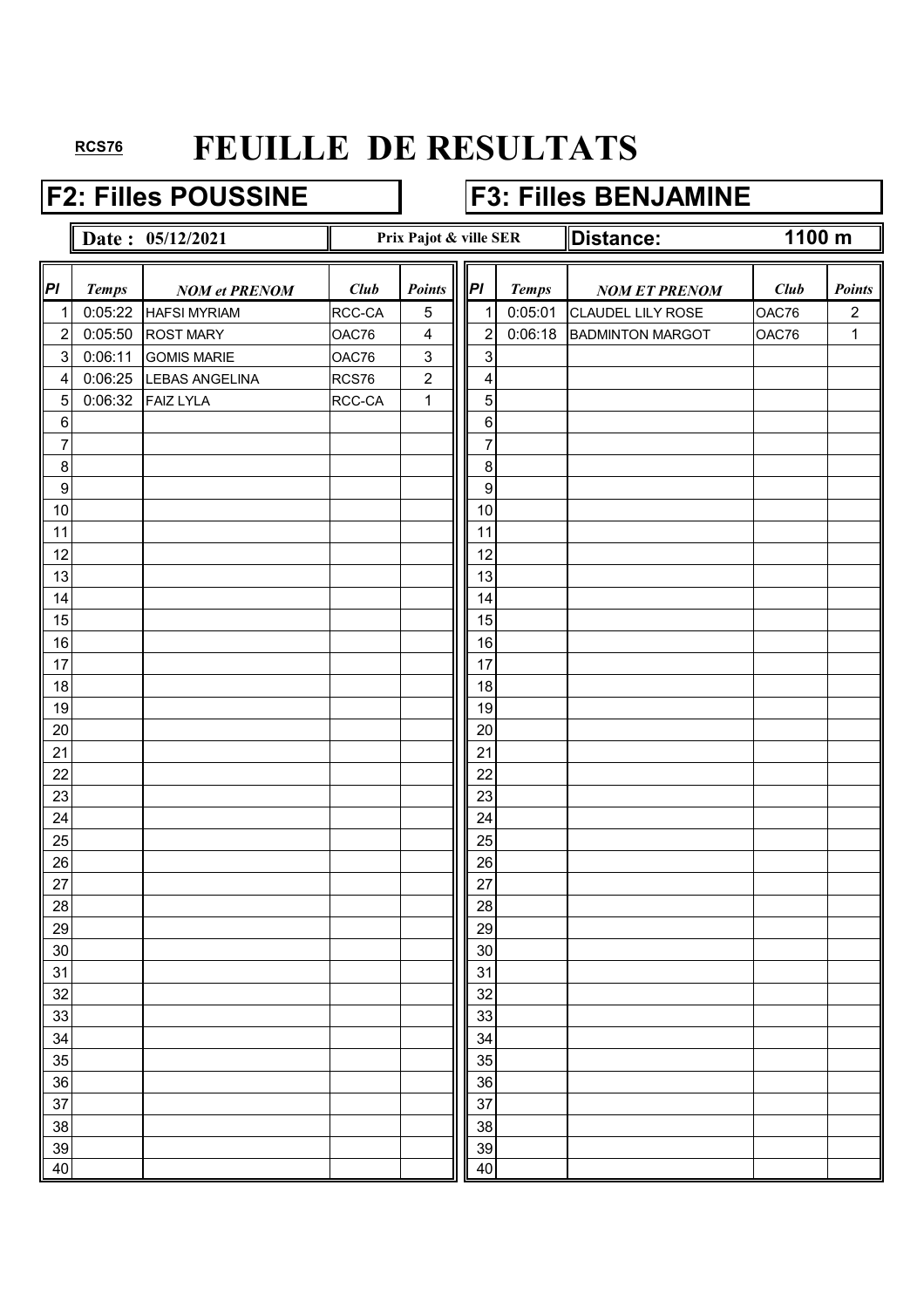## **F4: Filles MINIME F5: Filles CADETTE**

**Date :** 05/12/2021 **Prix Pajot & ville SER Distance:** 

**3900 m**

| PI               | <b>Temps</b> | <b>NOM</b> et PRENOM | Club | <b>Points</b> | P                           | <b>Temps</b> | <b>NOM ET PRENOM</b>     | Club   | Points        |
|------------------|--------------|----------------------|------|---------------|-----------------------------|--------------|--------------------------|--------|---------------|
| 1                |              |                      |      |               | 1                           | 0:16:38      | PATUREL LUCIE            | OAC76  | 1             |
| $\overline{c}$   |              |                      |      |               | $\overline{c}$              |              |                          |        |               |
| $\mathbf{3}$     |              |                      |      |               | $\sqrt{3}$                  |              |                          |        |               |
| 4                |              |                      |      |               | 4                           |              |                          |        |               |
| $\overline{5}$   |              |                      |      |               | $\overline{5}$              |              |                          |        |               |
| $\,6\,$          |              |                      |      |               | $\,6\,$                     |              |                          |        |               |
| $\overline{7}$   |              |                      |      |               | $\overline{7}$              |              |                          |        |               |
| 8                |              |                      |      |               | $\,8\,$                     |              |                          |        |               |
| $\boldsymbol{9}$ |              |                      |      |               | $\boldsymbol{9}$            |              |                          |        |               |
| 10               |              |                      |      |               | 10                          |              |                          |        |               |
| 11               |              |                      |      |               | 11                          |              |                          |        |               |
| 12               |              |                      |      |               | 12                          |              |                          |        |               |
| 13               |              |                      |      |               | 13                          |              |                          |        |               |
| 14               |              |                      |      |               | 14                          |              |                          |        |               |
| 15<br>16         |              |                      |      |               | 15<br>16                    |              |                          |        |               |
| 17               |              |                      |      |               | 17                          |              |                          |        |               |
| 18               |              |                      |      |               | 18                          |              |                          |        |               |
| 19               |              |                      |      |               | $19$                        |              |                          |        |               |
| 20               |              |                      |      |               | 20                          |              |                          |        |               |
| 21               |              |                      |      |               |                             |              |                          |        |               |
| 22               |              |                      |      |               |                             |              | <b>F6: Filles JUNIOR</b> | 5850 m |               |
| 23               |              |                      |      |               |                             |              |                          |        |               |
| 24               |              |                      |      |               | PI                          | <b>Temps</b> | <b>NOM ET PRENOM</b>     | Club   | <b>Points</b> |
| 25               |              |                      |      |               | 1                           |              |                          |        |               |
| 26               |              |                      |      |               | $\overline{c}$              |              |                          |        |               |
| 27               |              |                      |      |               | $\sqrt{3}$                  |              |                          |        |               |
| 28               |              |                      |      |               | 4                           |              |                          |        |               |
| 29               |              |                      |      |               | $\overline{5}$              |              |                          |        |               |
| $30\,$           |              |                      |      |               | $\,6\,$                     |              |                          |        |               |
| 31               |              |                      |      |               | $\boldsymbol{7}$            |              |                          |        |               |
| 32<br>33         |              |                      |      |               | $\bf 8$<br>$\boldsymbol{9}$ |              |                          |        |               |
| 34               |              |                      |      |               | $10$                        |              |                          |        |               |
| 35               |              |                      |      |               | 11                          |              |                          |        |               |
| 36               |              |                      |      |               | 12                          |              |                          |        |               |
| 37               |              |                      |      |               | 13                          |              |                          |        |               |
| 38               |              |                      |      |               | 14                          |              |                          |        |               |
| 39               |              |                      |      |               | 15                          |              |                          |        |               |
| 40               |              |                      |      |               | 16                          |              |                          |        |               |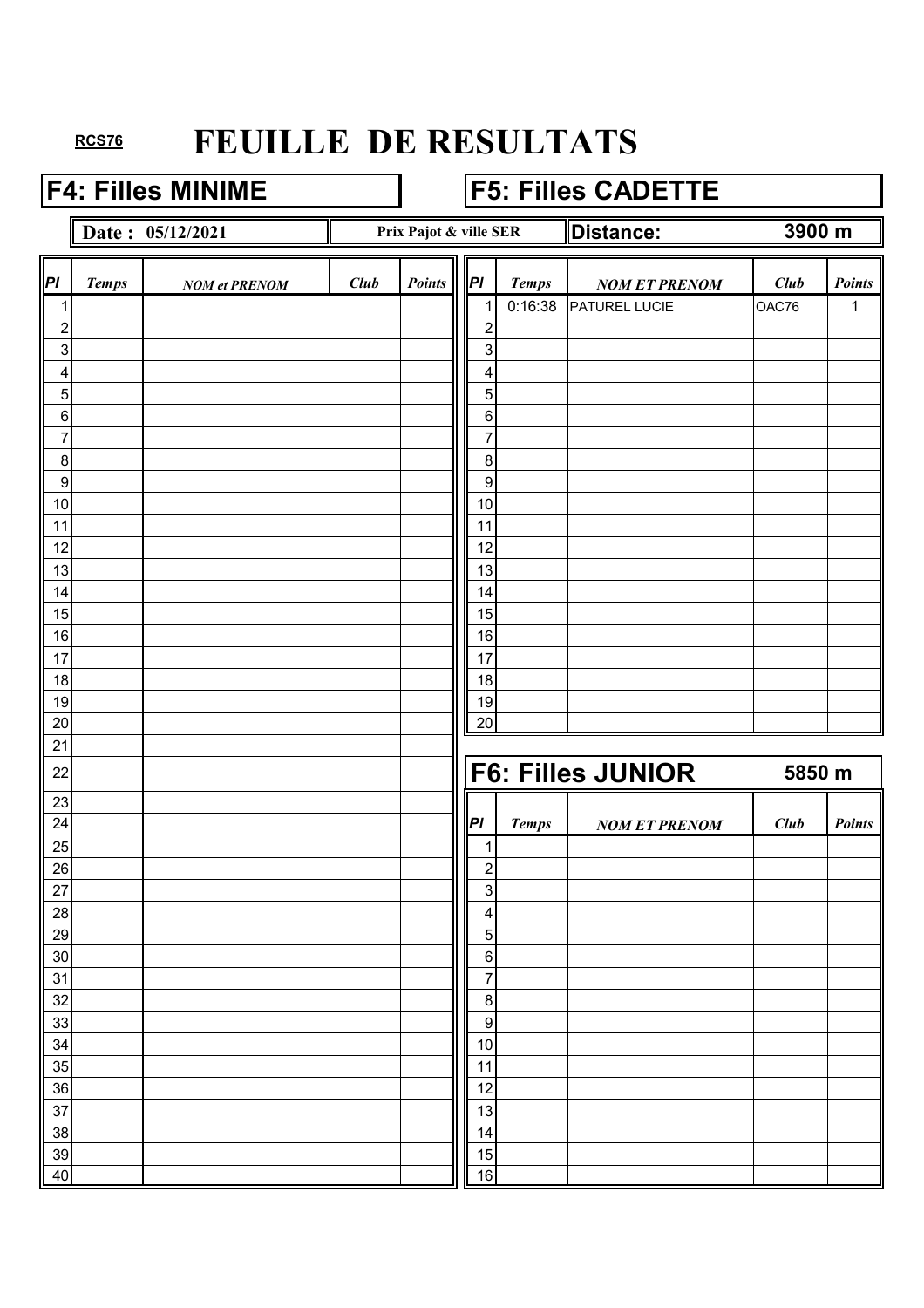**SEF: Femmes SENIOR Femmes : M0F-M1F** 

#### **Date : 05/12/2021 Distance: Distance:** *Pl Temps NOM et PRENOM Club Points*  $\|\|P\|$  *Temps NOM ET PRENOM Club Points* 1 1 1 0:23:29 DOMINGUES CLELIA 0AC76 7 2 2 2 2 0:27:11 ROST CHARLOTTE 0AC76 6 3 3 0:28:21 RICHEUX TIPHAINE OXYGENE 5 4 4 0:28:25 LEMAIRE MELANIE OXYGENE 4 5 5 0:31:48 SANTOS ISABELLE RCC-CA 3 6 6 6 0:36:26 LEBOUARD ANGELIQUE ASCI 2 7 7 2 2 2 37:39 DEILHOU ESTELLE RCS76 1 8 8 9 9 10 10 10 10 10 10 10 10 10 10 10 11 10 11 11 11 12 | | | | | | | | | | | 12 13 | | | | | | | | | | | | 13 14 14 14 15 15 15 16 16 16 17 | | | | | | | | | | | | 17 18 18 18 19 19 20 | | | | | | | | | | | | | 20 21 21 22 | | | | | | | | | | 22 23 | | | | | | | | | | | | 23 24 124 25 | | | | | | | | | | | | | | 25 26 26 27 | | | | | | | | | | | 27 28 28 29 29 30 30 31 31 32 32 33 | | | | | | | | | | | | 33 34 34 35 | | | | | | | | | | | | 35 36 36 37 37 37 37 38 38 38 38 39 39 30 31 32 33 34 35 36 37 38 39 30 31 32 33 33 34 35 35 35 35 35 35 35 35 35 35 35 38 38 39 39 40 | 100 | 100 | 100 | 100 | 100 | 100 | 100 | 100 | 100 | 100 | 100 | 100 | 100 | 100 | 100 | 100 | 100 | 10 **Prix Pajot & ville SER 5850 m**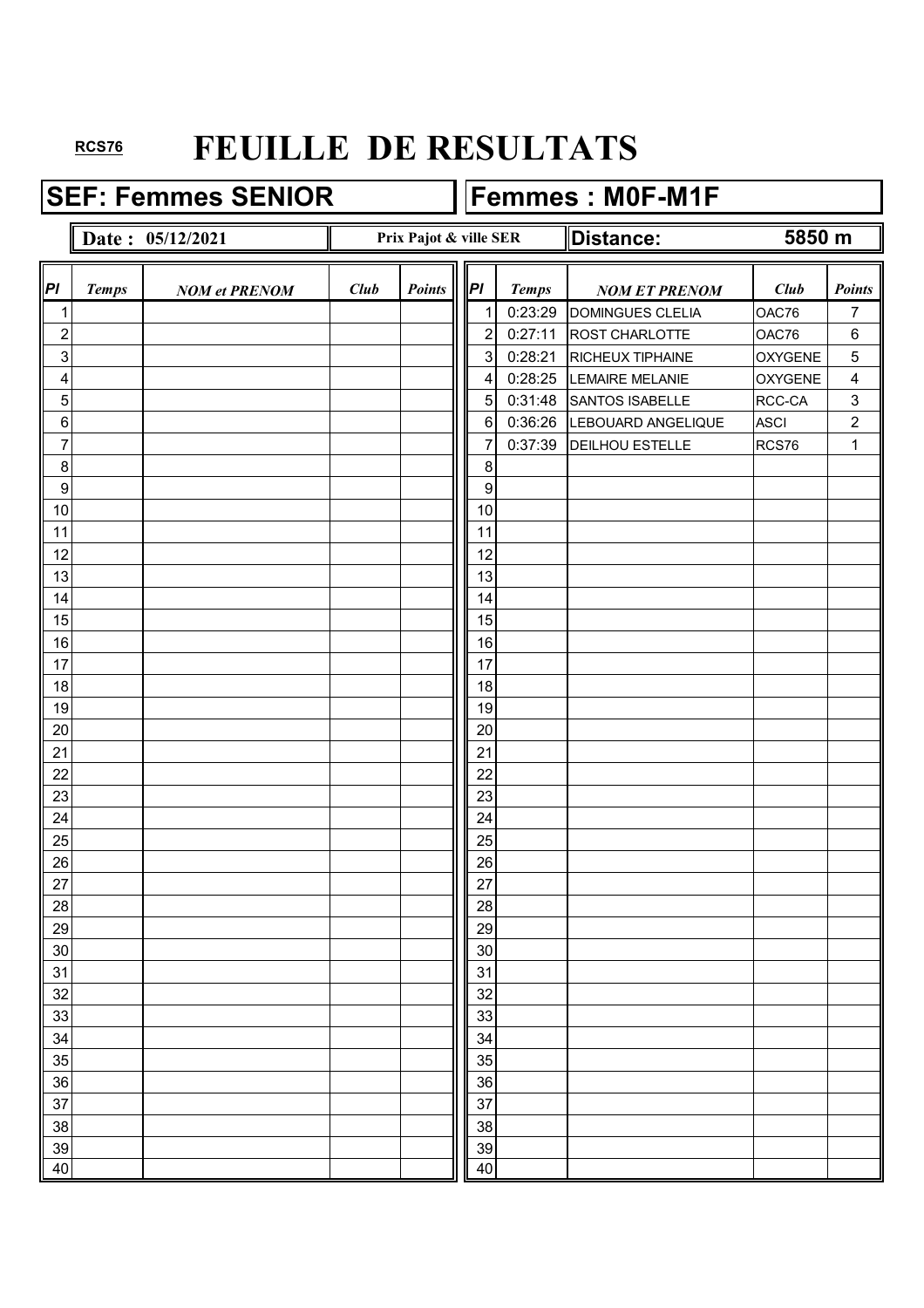Femmes : M2F-M3F **Femmes : M4F-M5F** 

#### **Date :**  $05/12/2021$  **Distance:** *Pl Temps NOM et PRENOM Club Points*  $\|\|P\|$  *Temps NOM ET PRENOM Club Points* 1 0:28:49 LANGLOIS CHRISTELLE  $\vert$  OAC76 | 4 || 1 0:26:12 PENNEC PATRICIA  $\vert$  OAC76 | 15 2 0:28:57 MARAVAL DELPHINE RCC-CA 3  $\|$  2 0:28:07 MAUGER ANNE MARIE OXYGENE 14 3 0:29:15 BACON AMARA OXYGENE 2 3 0:28:10 DUVAL EVELYNE RCS76 13 4 0:33:20 LAMBERT SYLVIE OXYGENE 1 4 0:28:26 BUERIA ANNE MARIE OXYGENE 12 5 5 0:29:28 LANGLOIS CHRISTINE 0AC76 11 6 6 0:29:41 MORIN SOPHIE RCS76 10 7 7 7 20030:13 BERTON PATRICIA ASCI 9 8 8 8 8 20:30:29 BOULET MARIE ROSELYNE OAC76 8 9 9 9 9 9 9 0:31:01 KROLEWICZ MYRIAM OAC76 7 10 10 10 10 0:32:06 ROBERT CHRISTEL 0AC76 6 11 11 0:32:11 DENIS VALERIE ACRFC 5 12 | | | | | | | | | | | | | | 12 | 0:33:51 |TURMEL VALERIE | OAC76 | 4 13 13 0:36:05 DEILHOU PATRICIA RCS76 3 14 | | | | | | | | | | | 14 0:36:14 COLLARD PIERETTE | RCS76 | 2 15 15 15 15 15 15 15 16 16 17 16 17 17 17 18 17 18 17 18 17 18 17 17 17 18 17 18 17 18 17 18 17 18 1 16 16 17 | | | | | | | | | | | | 17 18 18 18 19 19 20 | | | | | | | | | | | | | 20 21 21 22 | | | | | | | | | | 22 23 | | | | | | | | | | | | 23 24 124 25 | | | | | | | | | | | | | | 25 26 26 27 | | | | | | | | | | | 27 28 28 29 29 30 30 31 31 32 32 33 | | | | | | | | | | | | 33 34 34 35 35 36 36 37 37 37 37 38 38 38 39 39 30 31 32 33 34 35 36 37 38 39 30 31 32 33 34 35 35 35 35 35 35 35 35 35 35 35 35 35 38 38 39 39 40 | 100 | 100 | 100 | 100 | 100 | 100 | 100 | 100 | 100 | 100 | 100 | 100 | 100 | 100 | 100 | 100 | 100 | 10 **Prix Pajot & ville SER 5850 m**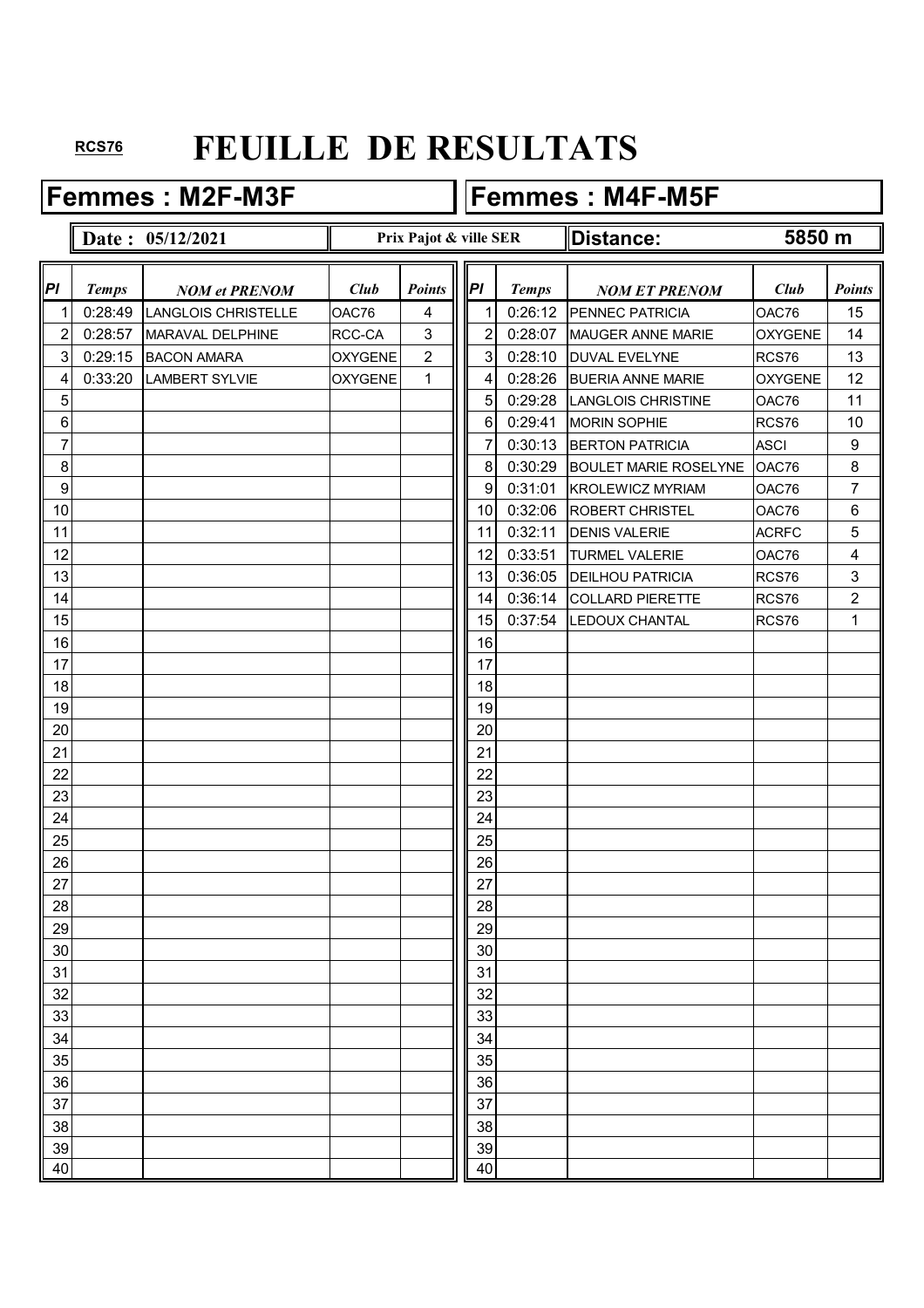**Femmes : M6F-M7F** 5850 m **Femmes : M8F-M9F** 

**5850 m**

**3900 m**

#### **Date : 05/12/2021**

**Prix Pajot & ville SER**

| P                | <b>Temps</b> | <b>NOM ET PRENOM</b>      | Club         | Points         | PI                        | <b>Temps</b> | <b>NOM ET PRENOM</b> | Club   | <b>Points</b> |
|------------------|--------------|---------------------------|--------------|----------------|---------------------------|--------------|----------------------|--------|---------------|
| 1                | 0:31:41      | <b>LECHEVIN SYLVIE</b>    | OAC76        | 5              | 1                         |              |                      |        |               |
| $\mathbf{2}$     | 0:31:51      | PACAUD FLORENCE           | OAC76        | 4              | $\overline{c}$            |              |                      |        |               |
| 3 <sup>1</sup>   | 0:34:59      | <b>DOUVILLE CATHERINE</b> | RCS76        | 3              | $\ensuremath{\mathsf{3}}$ |              |                      |        |               |
| $\overline{4}$   | 0:37:00      | <b>NIEL NADINE</b>        | RCS76        | $\overline{c}$ | 4                         |              |                      |        |               |
| $\overline{5}$   | 0:38:33      | <b>TELLIER CHANTAL</b>    | <b>ACRFC</b> | 1              | 5                         |              |                      |        |               |
| $\,6$            |              |                           |              |                | $\,6$                     |              |                      |        |               |
| $\overline{7}$   |              |                           |              |                | 7                         |              |                      |        |               |
| 8                |              |                           |              |                | 8                         |              |                      |        |               |
| $\boldsymbol{9}$ |              |                           |              |                | 9                         |              |                      |        |               |
| 10               |              |                           |              |                | 10                        |              |                      |        |               |
| 11               |              |                           |              |                | 11                        |              |                      |        |               |
| 12               |              |                           |              |                | 12                        |              |                      |        |               |
| 13               |              |                           |              |                | 13                        |              |                      |        |               |
| 14               |              |                           |              |                | 14                        |              |                      |        |               |
| 15               |              |                           |              |                | 15                        |              |                      |        |               |
| 16               |              |                           |              |                | 16                        |              |                      |        |               |
| 17               |              |                           |              |                | 17                        |              |                      |        |               |
| 18               |              |                           |              |                | 18                        |              |                      |        |               |
| 19               |              |                           |              |                |                           |              |                      |        |               |
| 20               |              |                           |              |                |                           |              | <b>Femmes: M10F</b>  | 3900 m |               |
| 21               |              |                           |              |                |                           |              |                      |        |               |
| 22               |              |                           |              |                | PI                        | <b>Temps</b> | <b>NOM ET PRENOM</b> | Club   | Points        |
| 23               |              |                           |              |                | 1                         |              |                      |        |               |
| 24               |              |                           |              |                | $\overline{2}$            |              |                      |        |               |
| 25               |              |                           |              |                |                           |              |                      |        |               |
|                  |              |                           |              |                | $\ensuremath{\mathsf{3}}$ |              |                      |        |               |
| 26               |              |                           |              |                | 4                         |              |                      |        |               |
| 27               |              |                           |              |                | 5                         |              |                      |        |               |
| 28               |              |                           |              |                | 6                         |              |                      |        |               |
| 29               |              |                           |              |                | $\overline{7}$            |              |                      |        |               |
| 30               |              |                           |              |                | $\,8\,$                   |              |                      |        |               |
| 31               |              |                           |              |                | $\boldsymbol{9}$          |              |                      |        |               |
| 32               |              |                           |              |                | 10                        |              |                      |        |               |
| 33               |              |                           |              |                | 11                        |              |                      |        |               |
| 34               |              |                           |              |                | 12                        |              |                      |        |               |
| 35               |              |                           |              |                | 13                        |              |                      |        |               |
| 36               |              |                           |              |                | 14                        |              |                      |        |               |
| 37               |              |                           |              |                | 15                        |              |                      |        |               |
| 38               |              |                           |              |                | 16                        |              |                      |        |               |
| 39<br>40         |              |                           |              |                | 17<br>18                  |              |                      |        |               |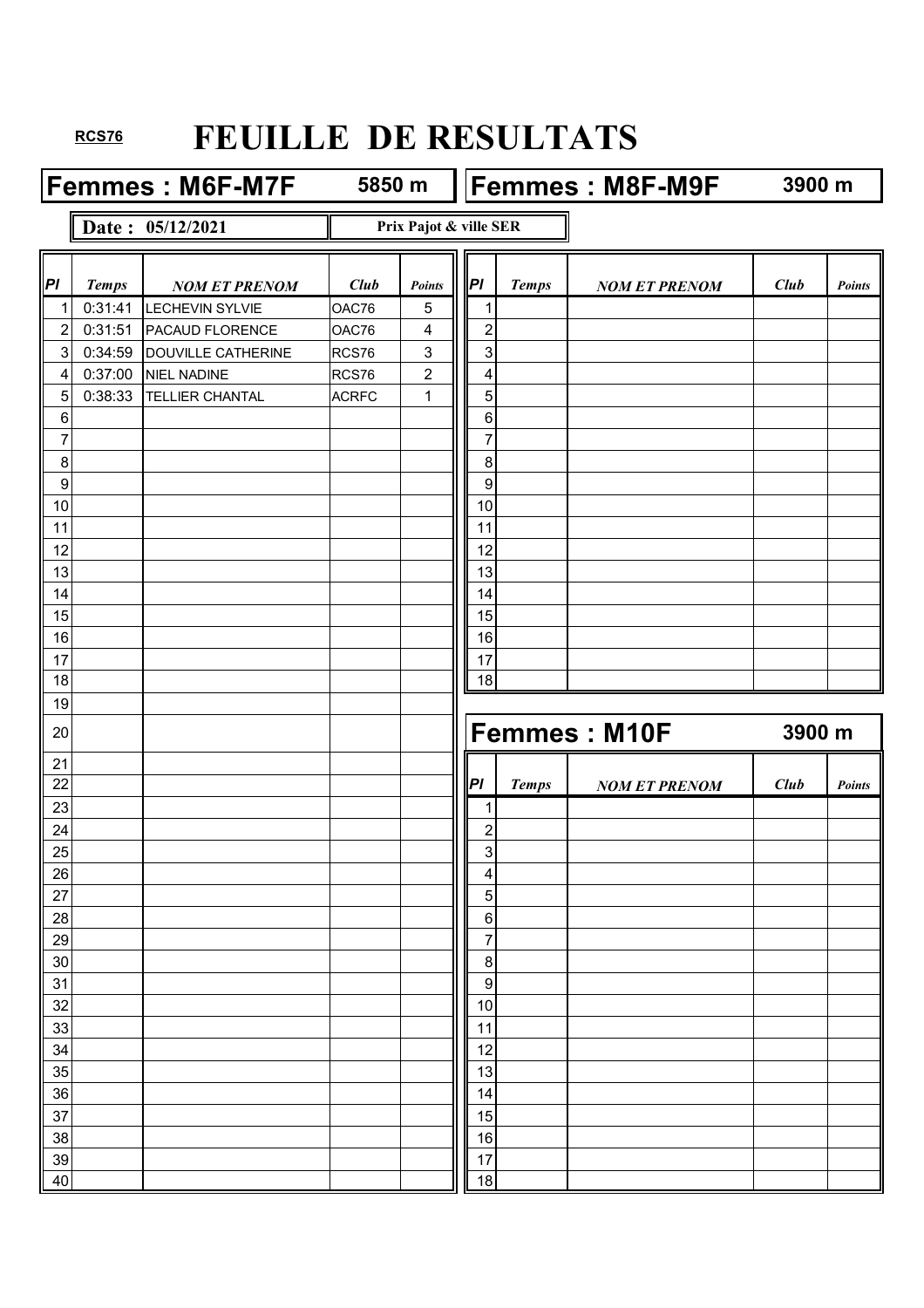# G2: Garçons POUSSIN **G3: Garçons BENJAMIN**

|                  |              | Date: 05/12/2021       |                | Prix Pajot & ville SER |                | ∥Distance:   | 1100 m               |         |               |
|------------------|--------------|------------------------|----------------|------------------------|----------------|--------------|----------------------|---------|---------------|
| PI               | <b>Temps</b> | <b>NOM et PRENOM</b>   | <b>Club</b>    | Points                 | P              | <b>Temps</b> | <b>NOM ET PRENOM</b> | Club    | <b>Points</b> |
| 1                | 0:04:47      | <b>HENINE ZACHARI</b>  | <b>NL</b>      | 8                      | 1              | 0:04:40      | <b>LEMAIRE ROBIN</b> | OXYGENE | $\mathbf{3}$  |
| $\overline{c}$   | 0:04:54      | MAZZOLENI RAYAN        | RCC-CA         | 7                      | $\overline{2}$ | 0:05:43      | SZADO LUCAS          | OAC76   | $\sqrt{2}$    |
| $\mathbf{3}$     | 0:05:08      | <b>JUBERT TOM</b>      | <b>OXYGENE</b> | $\,6$                  | 3              | 0:05:57      | <b>LAMOTTE NOAH</b>  | OAC76   | $\mathbf{1}$  |
| 4                | 0:05:15      | <b>CORRE ARTHUR</b>    | <b>OXYGENE</b> | $\overline{5}$         | 4              |              |                      |         |               |
| 5                | 0:05:29      | LEFRANCOIS CLOVIS      | <b>OXYGENE</b> | $\overline{4}$         | 5              |              |                      |         |               |
| $\,6$            | 0:05:36      | <b>LEMAIRE BASILE</b>  | <b>OXYGENE</b> | $\sqrt{3}$             | $\,6$          |              |                      |         |               |
| 7                | 0:06:04      | <b>LECERF MARIUS</b>   | OAC76          | $\mathbf 2$            | $\overline{7}$ |              |                      |         |               |
| 8                | 0:06:39      | <b>BOUKHADRA ISSAM</b> | OAC76          | $\mathbf{1}$           | 8              |              |                      |         |               |
| $\boldsymbol{9}$ |              |                        |                |                        | 9              |              |                      |         |               |
| 10               |              |                        |                |                        | 10             |              |                      |         |               |
| 11               |              |                        |                |                        | 11             |              |                      |         |               |
| 12               |              |                        |                |                        | 12             |              |                      |         |               |
| 13               |              |                        |                |                        | 13             |              |                      |         |               |
| 14               |              |                        |                |                        | 14             |              |                      |         |               |
| 15               |              |                        |                |                        | 15             |              |                      |         |               |
| 16               |              |                        |                |                        | 16             |              |                      |         |               |
| 17               |              |                        |                |                        | 17             |              |                      |         |               |
| 18               |              |                        |                |                        | 18             |              |                      |         |               |
| 19               |              |                        |                |                        | 19             |              |                      |         |               |
| 20               |              |                        |                |                        | 20             |              |                      |         |               |
| 21               |              |                        |                |                        | 21             |              |                      |         |               |
| 22               |              |                        |                |                        | 22             |              |                      |         |               |
| 23               |              |                        |                |                        | 23             |              |                      |         |               |
| 24               |              |                        |                |                        | 24             |              |                      |         |               |
| 25               |              |                        |                |                        | 25             |              |                      |         |               |
| 26               |              |                        |                |                        | 26             |              |                      |         |               |
| 27               |              |                        |                |                        | 27             |              |                      |         |               |
| 28               |              |                        |                |                        | 28             |              |                      |         |               |
| 29               |              |                        |                |                        | 29             |              |                      |         |               |
| 30               |              |                        |                |                        | 30             |              |                      |         |               |
| 31               |              |                        |                |                        | 31             |              |                      |         |               |
| 32               |              |                        |                |                        | 32             |              |                      |         |               |
| 33               |              |                        |                |                        | 33             |              |                      |         |               |
| 34               |              |                        |                |                        | 34             |              |                      |         |               |
| 35               |              |                        |                |                        | 35             |              |                      |         |               |
| 36               |              |                        |                |                        | 36             |              |                      |         |               |
| 37               |              |                        |                |                        | 37             |              |                      |         |               |
| 38               |              |                        |                |                        | 38             |              |                      |         |               |
| 39               |              |                        |                |                        | 39             |              |                      |         |               |
| 40               |              |                        |                |                        | 40             |              |                      |         |               |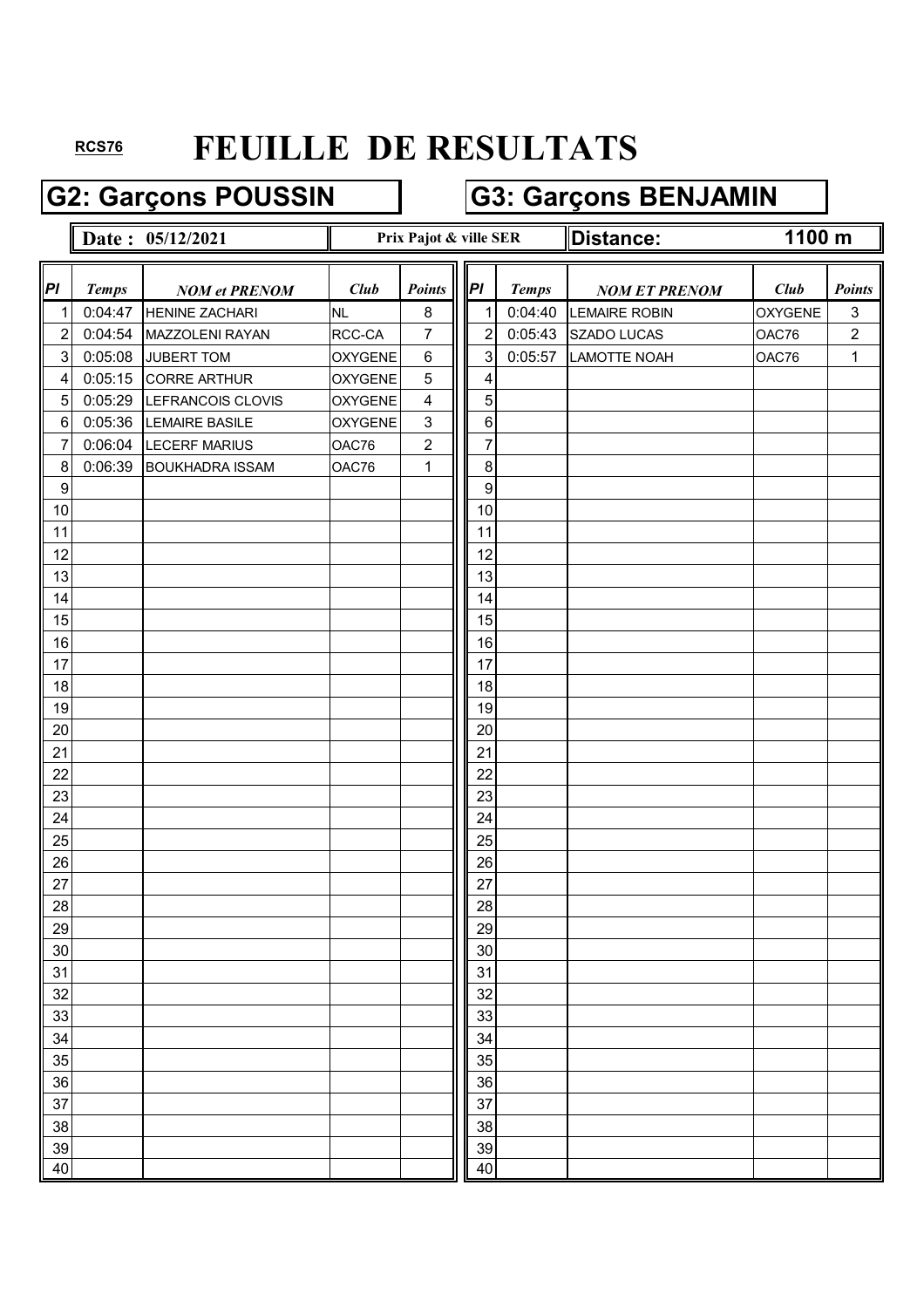## G4: Garçons MINIME **G5: Garçons CADET**

#### Date :  $05/12/2021$  **Prix Pajot & ville SER Distance: Prix Pajot & ville SER**

**3900 m**

| PI               | <b>Temps</b> | <b>NOM et PRENOM</b> | Club           | Points         | P                | <b>Temps</b> | <b>NOM ET PRENOM</b>      | Club         | <b>Points</b> |
|------------------|--------------|----------------------|----------------|----------------|------------------|--------------|---------------------------|--------------|---------------|
| $\mathbf 1$      | 0:18:27      | LEFRANCOIS JULE      | <b>OXYGENE</b> | $\overline{2}$ |                  | 0:17:12      | <b>DUREUIL AUGUSTIN</b>   | <b>ACRFC</b> | 1             |
| $\boldsymbol{2}$ | 0:19:46      | DUREUIL COME         | <b>ACRFC</b>   | $\mathbf 1$    | $\overline{c}$   |              |                           |              |               |
| 3                |              |                      |                |                | 3                |              |                           |              |               |
| 4                |              |                      |                |                | 4                |              |                           |              |               |
| 5                |              |                      |                |                | 5                |              |                           |              |               |
| 6                |              |                      |                |                | $\,6$            |              |                           |              |               |
| $\overline{7}$   |              |                      |                |                | 7                |              |                           |              |               |
| 8                |              |                      |                |                | $\, 8$           |              |                           |              |               |
| 9                |              |                      |                |                | 9                |              |                           |              |               |
| 10               |              |                      |                |                | 10               |              |                           |              |               |
| 11               |              |                      |                |                | 11               |              |                           |              |               |
| 12               |              |                      |                |                | 12               |              |                           |              |               |
| 13               |              |                      |                |                | 13               |              |                           |              |               |
| 14               |              |                      |                |                | 14               |              |                           |              |               |
| 15               |              |                      |                |                | 15               |              |                           |              |               |
| 16               |              |                      |                |                | 16               |              |                           |              |               |
| 17               |              |                      |                |                | 17               |              |                           |              |               |
| 18               |              |                      |                |                | 18               |              |                           |              |               |
| 19               |              |                      |                |                | 19               |              |                           |              |               |
| 20               |              |                      |                |                | 20               |              |                           |              |               |
| 21<br>22         |              |                      |                |                |                  |              | <b>G6: Garçons JUNIOR</b> | 7800 m       |               |
|                  |              |                      |                |                |                  |              |                           |              |               |
| 23               |              |                      |                |                |                  |              |                           |              |               |
| 24               |              |                      |                |                | PI               | <b>Temps</b> | <b>NOM ET PRENOM</b>      | Club         | <b>Points</b> |
| 25               |              |                      |                |                | 1                |              |                           |              |               |
| 26               |              |                      |                |                | $\overline{c}$   |              |                           |              |               |
| 27               |              |                      |                |                | 3                |              |                           |              |               |
| 28               |              |                      |                |                | 4                |              |                           |              |               |
| 29               |              |                      |                |                | 5                |              |                           |              |               |
|                  |              |                      |                |                |                  |              |                           |              |               |
| 30               |              |                      |                |                | 6                |              |                           |              |               |
| 31               |              |                      |                |                | $\overline{7}$   |              |                           |              |               |
| 32               |              |                      |                |                | $\, 8$           |              |                           |              |               |
| 33               |              |                      |                |                | $\boldsymbol{9}$ |              |                           |              |               |
| 34               |              |                      |                |                | 10               |              |                           |              |               |
| 35               |              |                      |                |                | 11               |              |                           |              |               |
| 36               |              |                      |                |                | 12               |              |                           |              |               |
| 37               |              |                      |                |                | 13               |              |                           |              |               |
| 38               |              |                      |                |                | 14               |              |                           |              |               |
| 39<br>40         |              |                      |                |                | 15<br>16         |              |                           |              |               |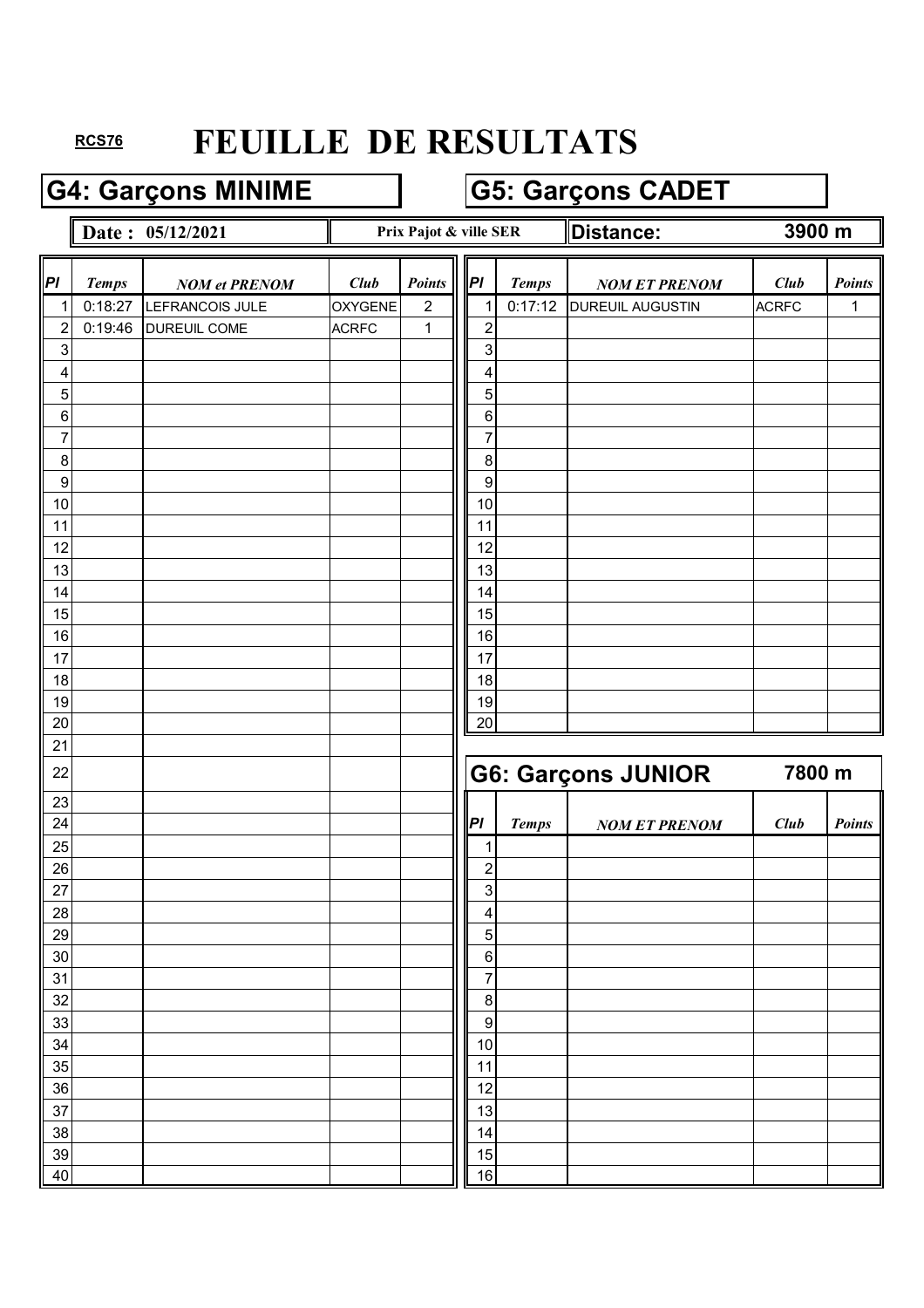#### **SH: Hommes SENIOR Hommes : M0H-M1H**

#### **Date :**  $05/12/2021$  **Distance:** *Pl Temps NOM et PRENOM Club Points*  $\|\|P\|$  *Temps NOM ET PRENOM Club Points* 1 0:30:36 EUDES ETIENNE OXYGENE 5 1 0:29:24 HAULE JULIEN OXYGENE 10 2 0:33:27 BEAUNE RENAUD NL 4 || 2 0:29:45 LESTELLE DAMIEN OXYGENE 9  $3$  0:34:42 POUPARDIN MAXIME  $\vert$  OXYGENE 3 || 3 0:31:32 CORRE CLAUDE  $\vert$  0XYGENE 8 4 0:34:53 FAIZ HICHAM RCC-CA 2  $\parallel \parallel 4$  0:32:20 CORIS DAVID OXYGENE 7 5 0:43:45 DOBELIN MORGANE ASCI 1 || 5 0:32:30 DUREUIL LEONARD ACRFC 6 6 6 0:33:45 BREANT VINCENT OAC76 5 7 7 20035:21 MOTZO CHRISTIAN ACRFC 4 8 8 0:37:40 ELIAS ALEXANDRE RCS76 3 9 9 9 23 238 PINOT CEDRIC NL 2 10 | | | | | | | | | | | | | 10 0:42:25 GUERIN THOMAS NL | 1 11 11 11 12 | | | | | | | | | | | 12 13 | | | | | | | | | | | | 13 14 14 14 15 15 15 16 16 16 17 | | | | | | | | | | | | 17 18 18 18 19 19 20 | | | | | | | | | | | | | 20 21 21 22 | | | | | | | | | | 22 23 | | | | | | | | | | | | 23 24 124 25 | | | | | | | | | | | | | | 25 26 26 27 | | | | | | | | | | | 27 28 28 29 29 30 30 31 31 32 32 33 | | | | | | | | | | | | 33 34 34 35 | | | | | | | | | | | | 35 36 36 37 37 37 37 38 38 38 38 39 39 30 31 32 33 34 35 36 37 38 39 30 31 32 33 33 34 35 35 35 35 35 35 35 35 35 35 35 38 38 39 39 40 | 100 | 100 | 100 | 100 | 100 | 100 | 100 | 100 | 100 | 100 | 100 | 100 | 100 | 100 | 100 | 100 | 100 | 10 **Prix Pajot & ville SER 7800 m**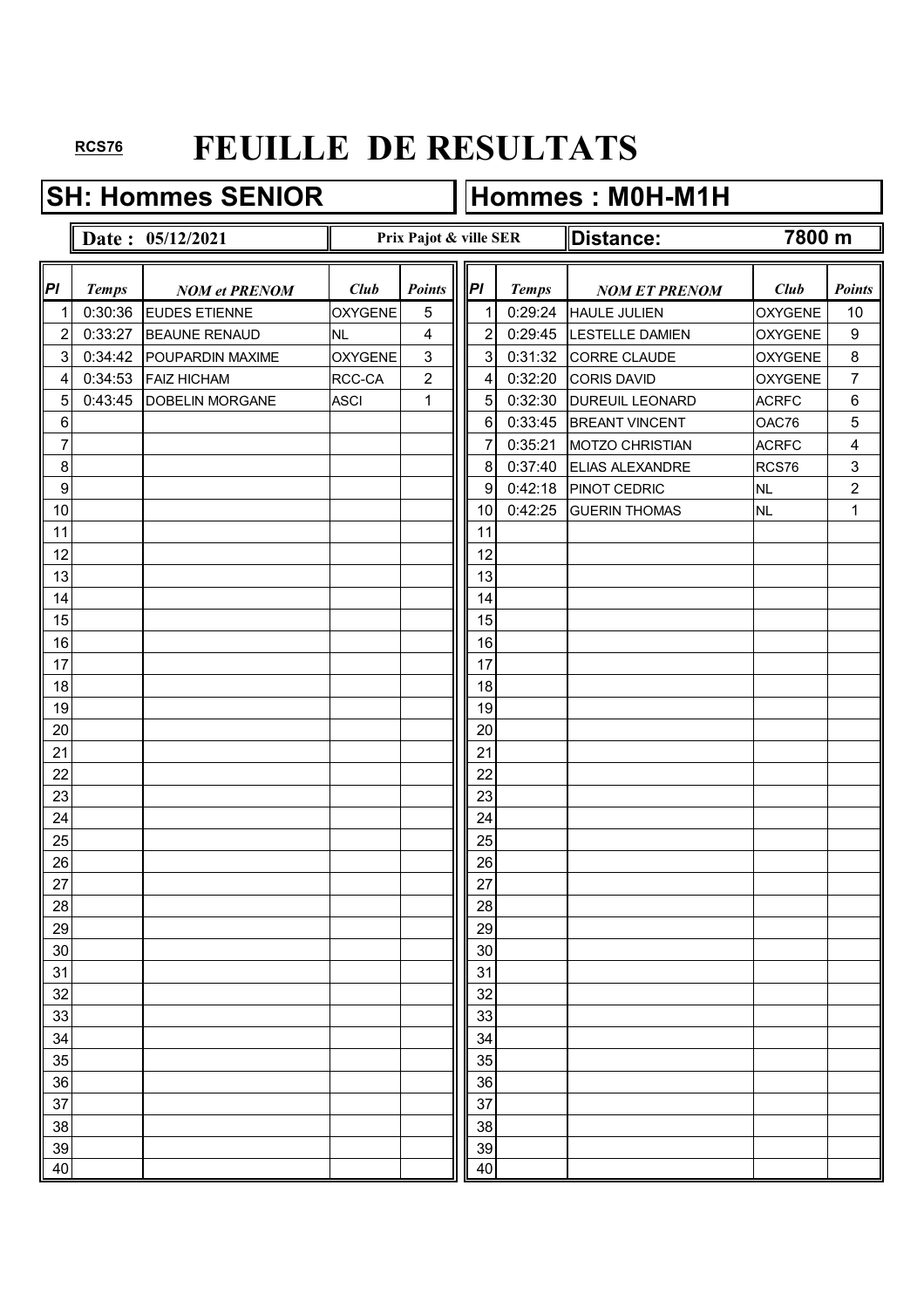## **Hommes : M2H-M3H**

|                         |              | Date: 05/12/2021                 |                | Prix Pajot & ville SER |    |              | Distance:            | 7800 m |               |
|-------------------------|--------------|----------------------------------|----------------|------------------------|----|--------------|----------------------|--------|---------------|
| Pl                      | <b>Temps</b> | <b>NOM et PRENOM</b>             | Club           | <b>Points</b>          | PI | <b>Temps</b> | <b>NOM ET PRENOM</b> | Club   | <b>Points</b> |
| 1                       | 0:28:07      | <b>LEFRANCOIS YANN</b>           | <b>OXYGENE</b> | 23                     | 41 |              |                      |        |               |
| $\overline{\mathbf{c}}$ | 0:30:39      | <b>BECASSE GERALD</b>            | OAC76          | 22                     | 42 |              |                      |        |               |
| 3                       | 0:32:15      | <b>PUAUD SEBASTIEN</b>           | <b>OXYGENE</b> | 21                     | 43 |              |                      |        |               |
| 4                       | 0:32:25      | <b>LETELLIER SEBASTIEN</b>       | <b>OXYGENE</b> | 20                     | 44 |              |                      |        |               |
| 5                       | 0:32:55      | <b>BRANTONNE THIERRY</b>         | <b>OXYGENE</b> | 19                     | 45 |              |                      |        |               |
| 6                       | 0:33:10      | <b>LEPRETRE MICKAEL</b>          | <b>OXYGENE</b> | 18                     | 46 |              |                      |        |               |
| 7                       | 0:33:25      | <b>KERNER CHRISTOPHE</b>         | <b>OXYGENE</b> | 17                     | 47 |              |                      |        |               |
| 8                       | 0:33:30      | <b>JEREMY GILLE</b>              | <b>NL</b>      | 16                     | 48 |              |                      |        |               |
| 9                       | 0:33:35      | <b>PANNIER LAURENT</b>           | <b>OXYGENE</b> | 15                     | 49 |              |                      |        |               |
| 10                      | 0:33:42      | <b>BUCHY CHRISTOPHE</b>          | <b>OXYGENE</b> | 14                     | 50 |              |                      |        |               |
| 11                      | 0:33:52      | OLLIVIER JEAN CHRISTOPHI OXYGENE |                | 13                     | 51 |              |                      |        |               |
| 12                      | 0:34:12      | <b>CHAUVRIS RICHARD</b>          | <b>NL</b>      | 12                     | 52 |              |                      |        |               |
| 13                      | 0:36:23      | <b>LEMARCHAND MICKAEL</b>        | <b>OXYGENE</b> | 11                     | 53 |              |                      |        |               |
| 14                      | 0:36:32      | <b>ABDOU EMMANUEL</b>            | OAC76          | 10                     | 54 |              |                      |        |               |
| 15                      | 0:36:42      | <b>LANGLOIS PATRICK</b>          | OAC76          | 9                      | 55 |              |                      |        |               |
| 16                      | 0:37:13      | LEPERT JEROME                    | LGT            | 8                      | 56 |              |                      |        |               |
| 17                      | 0:37:28      | <b>MAHTOUT SEDDIK</b>            | RCS76          | 7                      | 57 |              |                      |        |               |
| 18                      | 0:37:58      | <b>RASSENT PHILIPPE</b>          | <b>ACRFC</b>   | 6                      | 58 |              |                      |        |               |
| 19                      | 0:38:13      | <b>TELLIER SYLVAIN</b>           | <b>ACRFC</b>   | 5                      | 59 |              |                      |        |               |
| 20                      | 0:38:38      | <b>ZOLLI EMMANUEL</b>            | RCS76          | 4                      | 60 |              |                      |        |               |
| 21                      | 0:38:45      | LEMAIRE FRANCOIS XAVIER OXYGENE  |                | 3                      | 61 |              |                      |        |               |
| 22                      | 0:39:45      | L'HUILLIER BRUNO                 | RCS76          | $\overline{c}$         | 62 |              |                      |        |               |
| 23                      | 0:41:32      | <b>SNOCQ CHROSTOPHE</b>          | <b>ACRFC</b>   | 1                      | 63 |              |                      |        |               |
| 24                      |              |                                  |                |                        | 64 |              |                      |        |               |
| 25                      |              |                                  |                |                        | 65 |              |                      |        |               |
| 26                      |              |                                  |                |                        | 66 |              |                      |        |               |
| 27                      |              |                                  |                |                        | 67 |              |                      |        |               |
| 28                      |              |                                  |                |                        | 68 |              |                      |        |               |
| 29                      |              |                                  |                |                        | 69 |              |                      |        |               |
| 30                      |              |                                  |                |                        | 70 |              |                      |        |               |
| 31                      |              |                                  |                |                        | 71 |              |                      |        |               |
| 32                      |              |                                  |                |                        | 72 |              |                      |        |               |
| 33                      |              |                                  |                |                        | 73 |              |                      |        |               |
| 34                      |              |                                  |                |                        | 74 |              |                      |        |               |
| 35                      |              |                                  |                |                        | 75 |              |                      |        |               |
| 36                      |              |                                  |                |                        | 76 |              |                      |        |               |
| 37                      |              |                                  |                |                        | 77 |              |                      |        |               |
| 38                      |              |                                  |                |                        | 78 |              |                      |        |               |
| 39                      |              |                                  |                |                        | 79 |              |                      |        |               |
| 40                      |              |                                  |                |                        | 80 |              |                      |        |               |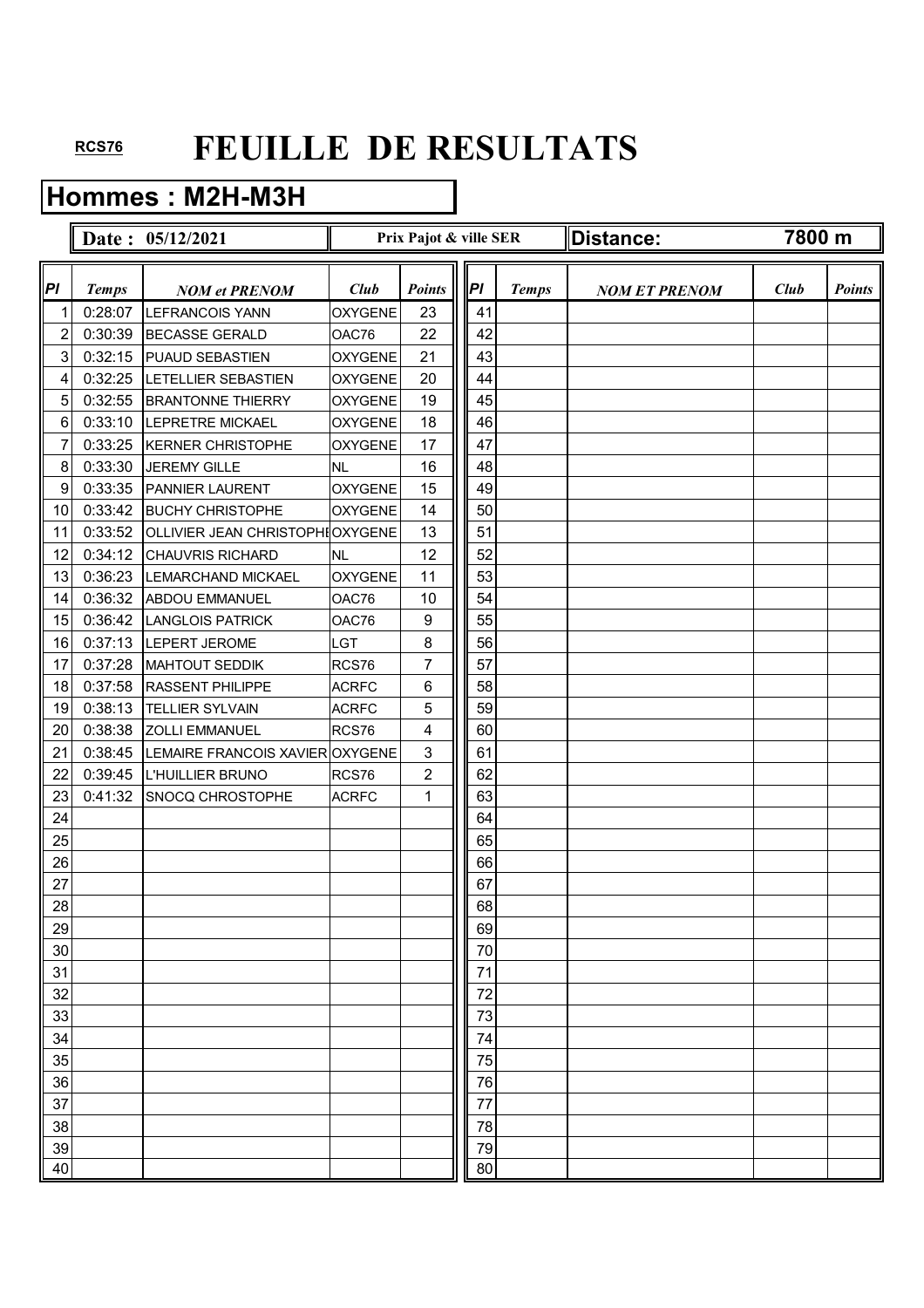## **Hommes : M4H-M5H**

|                         |              | Date: 05/12/2021            |                | Prix Pajot & ville SER |    |              | Distance:            | 5850 m |               |
|-------------------------|--------------|-----------------------------|----------------|------------------------|----|--------------|----------------------|--------|---------------|
| Pl                      | <b>Temps</b> | <b>NOM et PRENOM</b>        | Club           | <b>Points</b>          | PI | <b>Temps</b> | <b>NOM ET PRENOM</b> | Club   | <b>Points</b> |
| 1                       | 0:23:21      | <b>MARTIN CHRISTOPHE</b>    | OAC76          | 22                     | 41 |              |                      |        |               |
| $\overline{\mathbf{c}}$ | 0:23:43      | MONTERO SYLVAIN             | OAC76          | 21                     | 42 |              |                      |        |               |
| 3                       | 0:24:45      | <b>FAIZ HASSAN</b>          | RCC-CA         | 20                     | 43 |              |                      |        |               |
| 4                       | 0:25:01      | <b>CHERON NICOLAS</b>       | <b>NL</b>      | 19                     | 44 |              |                      |        |               |
| $\overline{5}$          | 0:26:00      | <b>DAMBO ROMAIN</b>         | RCS76          | 18                     | 45 |              |                      |        |               |
| 6                       | 0:26:52      | <b>DOMINAS REYNALD</b>      | <b>LGT</b>     | 17                     | 46 |              |                      |        |               |
| 7                       | 0:26:55      | VAN WYNSBERGUE CHRIST OAC76 |                | 16                     | 47 |              |                      |        |               |
| 8                       | 0:27:28      | <b>DAVID PHILIPPE</b>       | RCS76          | 15                     | 48 |              |                      |        |               |
| 9                       | 0:27:32      | <b>DESANGLOIS LAURENT</b>   | RCS76          | 14                     | 49 |              |                      |        |               |
| 10                      | 0:27:49      | PETIT PATRICE               | <b>OXYGENE</b> | 13                     | 50 |              |                      |        |               |
| 11                      | 0:28:33      | <b>LESAULNIER YVES</b>      | OAC76          | 12                     | 51 |              |                      |        |               |
| 12                      | 0:28:54      | <b>TALMANT DIDIER</b>       | OAC76          | 11                     | 52 |              |                      |        |               |
| 13                      | 0:28:59      | MAUGE FRANCOIS              | <b>ASCI</b>    | 10                     | 53 |              |                      |        |               |
| 14                      | 0:30:11      | <b>DENIS WILLIAM</b>        | <b>ACRFC</b>   | 9                      | 54 |              |                      |        |               |
| 15                      | 0:30:18      | <b>DUPUIS GUY</b>           | <b>ACRFC</b>   | 8                      | 55 |              |                      |        |               |
| 16                      | 0:30:20      | <b>LERICHE PASCAL</b>       | <b>ACRFC</b>   | 7                      | 56 |              |                      |        |               |
| 17                      | 0:30:30      | <b>LANGLOIS JACKY</b>       | OAC76          | 6                      | 57 |              |                      |        |               |
| 18                      | 0:31:06      | VALLEE HERVE                | <b>ACRFC</b>   | 5                      | 58 |              |                      |        |               |
| 19                      | 0:31:32      | TEURQUETY BRUNO             | <b>NL</b>      | 4                      | 59 |              |                      |        |               |
| 20                      | 0:34:44      | <b>LELOUTRE PATRICK</b>     | LGT            | 3                      | 60 |              |                      |        |               |
| 21                      | 0:40:03      | CAZI JEAN DANIEL            | <b>ASCI</b>    | 2                      | 61 |              |                      |        |               |
| 22                      | 0:45:17      | <b>LELONG FABRICE</b>       | OAC76          | 1                      | 62 |              |                      |        |               |
| 23                      |              |                             |                |                        | 63 |              |                      |        |               |
| 24                      |              |                             |                |                        | 64 |              |                      |        |               |
| 25                      |              |                             |                |                        | 65 |              |                      |        |               |
| 26                      |              |                             |                |                        | 66 |              |                      |        |               |
| 27                      |              |                             |                |                        | 67 |              |                      |        |               |
| 28                      |              |                             |                |                        | 68 |              |                      |        |               |
| 29                      |              |                             |                |                        | 69 |              |                      |        |               |
| 30                      |              |                             |                |                        | 70 |              |                      |        |               |
| 31                      |              |                             |                |                        | 71 |              |                      |        |               |
| 32                      |              |                             |                |                        | 72 |              |                      |        |               |
| 33                      |              |                             |                |                        | 73 |              |                      |        |               |
| 34                      |              |                             |                |                        | 74 |              |                      |        |               |
| 35                      |              |                             |                |                        | 75 |              |                      |        |               |
| 36                      |              |                             |                |                        | 76 |              |                      |        |               |
| 37                      |              |                             |                |                        | 77 |              |                      |        |               |
| 38                      |              |                             |                |                        | 78 |              |                      |        |               |
| 39                      |              |                             |                |                        | 79 |              |                      |        |               |
| 40                      |              |                             |                |                        | 80 |              |                      |        |               |